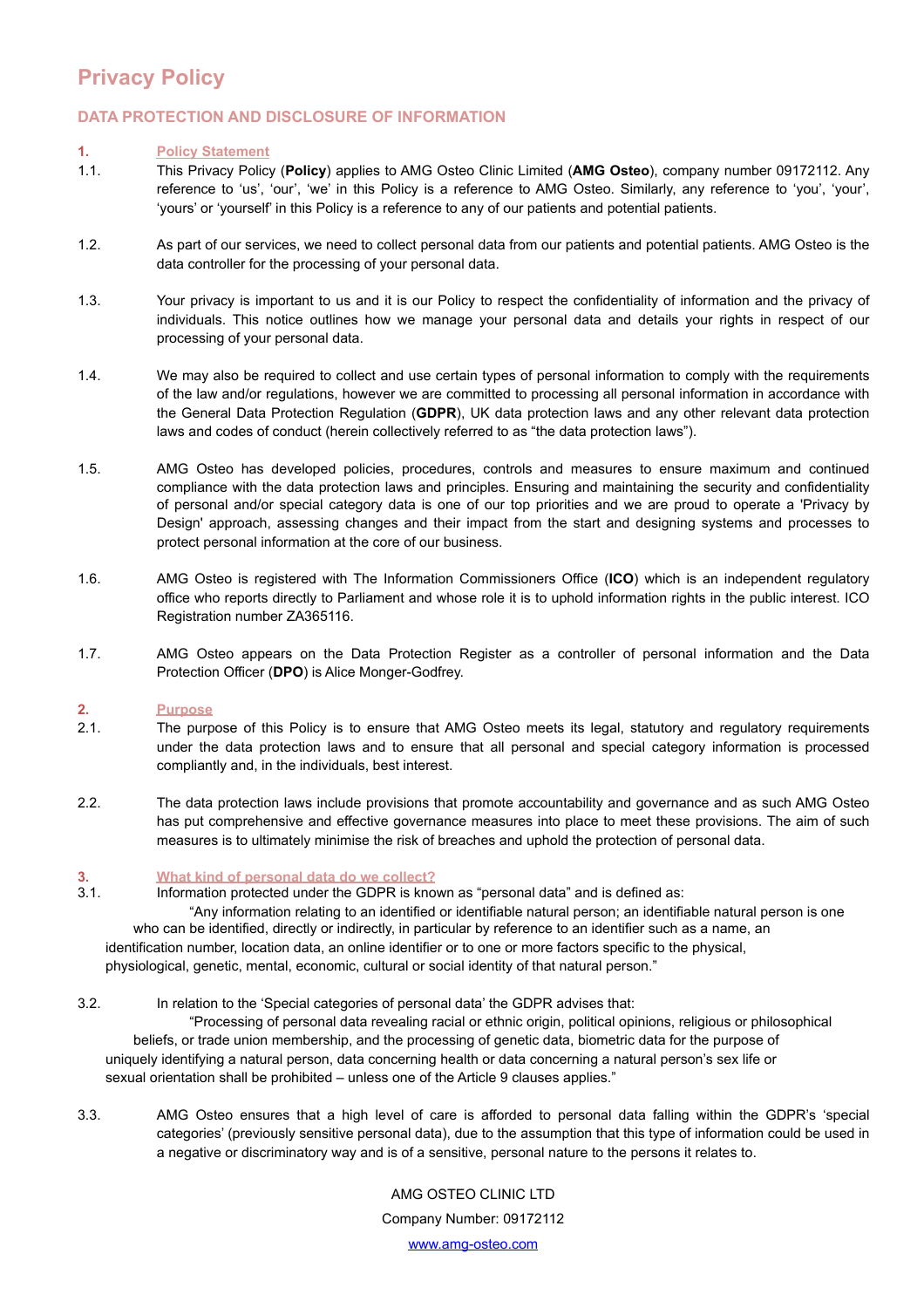- 3.4. AMG Osteo collects information necessary to fulfil our obligations to our patients in the course of providing our services.
- 3.5. We may collect the following types of information about you:
	- Name, address and contact details, date of birth and gender, employment details, your physical hobbies and your doctor's name and address and other similar information.
- 3.6. We may also collect the following sensitive personal data about you only where required for the provision of our services to you:
	- physical or mental health details*.*

We shall only obtain and process this information with your express consent.

- 3.7. Much of this information is collected in order to provide you with the services that you require. If you chose not to provide the information required, we may not be able to provide you with the requested services.
- 3.8. If you provide us with any personal data relating to a third party (e.g. information of your spouse, children, parents, and/or employees), by submitting such information to us, you represent to us that you have obtained their consent.

#### **4. How is the personal data obtained?**

- 4.1. We obtain this information through your completion of our Consent Form and from information you provide in the course of our ongoing services to you.
- 4.2. We may record any communications with you including electronic, by telephone, in person or otherwise, which will constitute evidence of the communications between us. This information is collected in compliance with our professional duties under the General Osteopathic Council.
- 4.3. Such telephone conversations may be recorded without the use of a warning tone or any other further notice.

#### **5. Privacy by Design**

5.1. We operate a 'privacy by design' ethos by the following measures:

- a. **Data minimisation**. Our systems, employees, processes and activities are designed to limit the collection of personal information to that which is directly relevant and necessary to accomplish the specified purpose. Data minimisation enables us to reduce data protection risks and breaches and supports our compliance with the data protection laws.
- b. **Encryption**. We utilise encryption as a further risk prevention measure for securing the personal data that we hold.
- c. **Restriction**. Restricting access is built into the foundation of our processes, systems and structure and ensures that only those with authorisation and/or a relevant purpose, have access to personal information and only those with authorisation can access Special category data.
- d. **Hard Copy Data**. Due to the nature of our business, it is sometimes essential for us to obtain, process and share personal and special category information which is only available in a paper format. This is always done with data protection in mind & due care and consideration.

#### **6. What Lawful Basis do we rely on?**

- 6.1. The data protection laws allow us to only process your data for certain reasons:
	- a. to perform a contract that we are party to (for example, provide our services to you, as agreed between you and us);
	- b. to carry out legally required duties, including those under the General Osteopathic Council;
	- c. for us to carry out our legitimate interests;
	- d. where we obtain your consent;
	- e. to protect your interests; and
	- f. where something is done in the public interest.
- 6.2. All the processing carried out by us falls into the first four permitted reasons, for example; our use of your personal data in order to comply with our obligations under contract.

## AMG OSTEO CLINIC LTD

Company Number: 09172112

#### [www.amg-osteo.com](http://www.amg-osteo.com)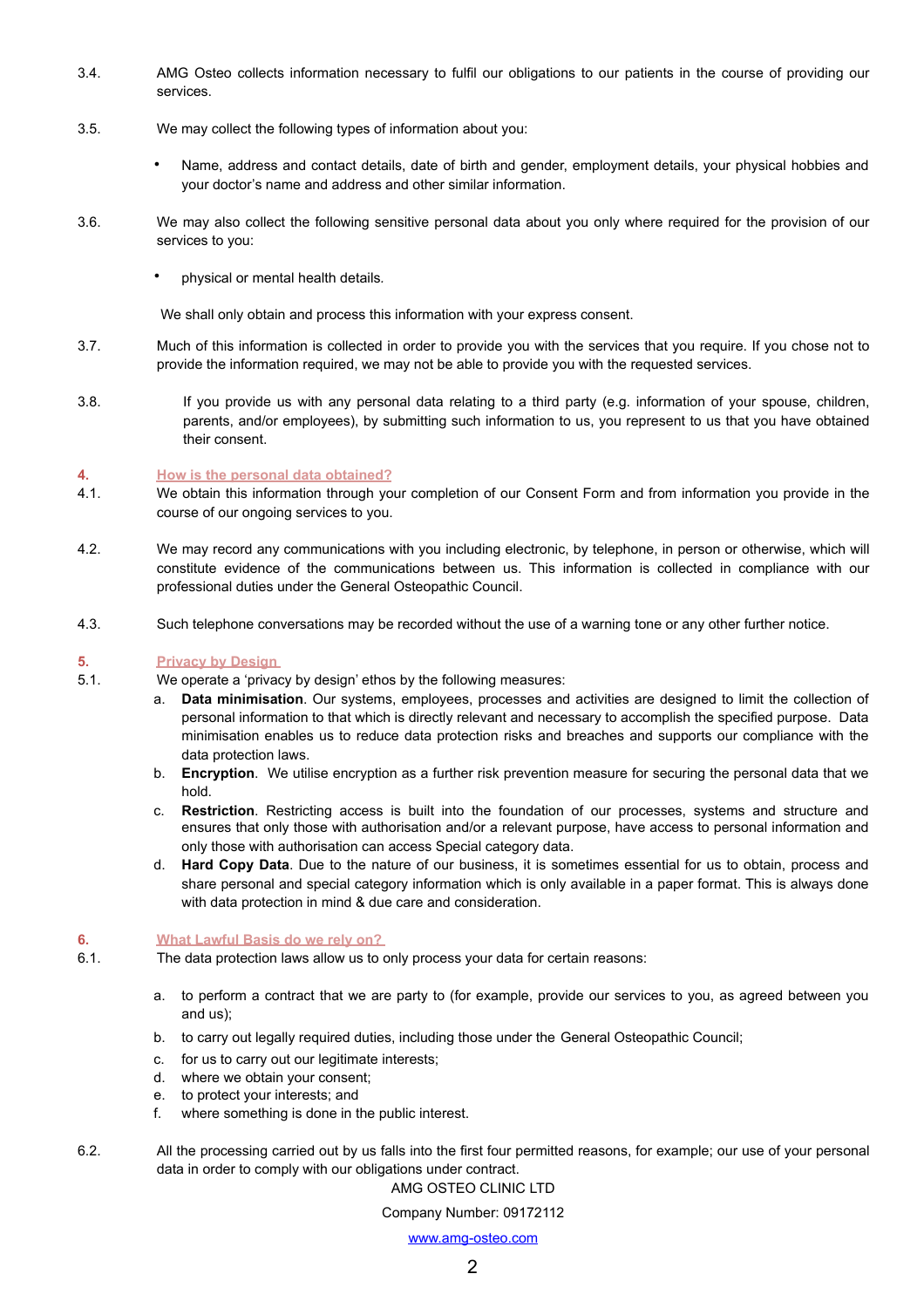7. **Consent**

- 7.1. Where our use of your personal data requires consent, such consent will be provided explicitly by you.
- 7.2. If we rely on your consent as our legal basis for processing your personal data, you have the right to withdraw that consent at any time by contacting us using the contact details set out in this Privacy Notice.

#### **8. What we do with the personal data we obtain?**

8.1. We may use information held about you to provide you with any services and/or information you request from us (which includes carrying out any obligations arising from any contracts entered into between you and us).

**Please note:** we do not use your personal date to engage in any marketing activities.

#### **9. Disclosure of your personal data**

9.1. We shall never sell, trade, rent or share your personal data, unless required from time to time to share your personal data with any governmental or judicial bodies or agencies to comply with our legal and regulatory obligations.

#### **10. How we store personal data**

10.1. Safeguarding the privacy of your information is important to us, whether you interact with us personally, by phone, by mail, over the internet or any other electronic medium.

We hold personal data in a combination of secure computer storage facilities and paper-based files and other records, and take steps to protect the personal data we hold from misuse, loss, unauthorised access, modification or disclosure. AMG Osteo utilises external processors for certain processing activities (where applicable), for example IT systems and services.

- 10.2. When we consider that personal data is no longer needed, we will remove any details that will identify you or we will securely destroy the records. However, we may need to maintain records for a significant period of time in line with our professional obligations under the General Osteopathic Council. For example, we are subject to the Code of Conduct of the General Osteopathic Council that requires us to retain our records for a period of 8 years after our relationship with you has ended.
- 10.3. If we hold any personal data in the form of a recorded communication, by telephone, electronic, in person or otherwise in relation to our professional obligations as detailed above, this information will be held for a period of 8 years after our relationship with you has ended.

#### **11. Management and Safeguarding of personal data**

- 11.1. We always take appropriate technical and organisational measures to ensure that your information is secure. We regard breaches of your privacy very seriously and will impose appropriate penalties, including dismissal where necessary.
- 11.2. The internet is an open medium and we cannot guarantee that any information you send to us by email will not be intercepted or tampered with; any transmission is at your own risk. To help protect your personal data and minimise the risk of it being intercepted by unauthorised third parties our secure servers employ 2048-bit SSL certificate encryption when you submit information to us. This security is signified by the "https" and the padlock on the URL bar. Some older browsers do not allow the use of current SSL technology and we therefore recommend that you use an up to date browser. Once we have received your information, we will use strict procedures and security features to try to prevent unauthorised access.

## **12. Your rights as a data subject**

- 12.1. The data protection laws give you certain rights in relation to the data we hold on you. These are:
	- **the right to be informed.** This means that we must tell you how we use your data, and this is the purpose of this Policy
	- **the right of access.** You have the right to access the data that we hold on you. To do so, you should make a subject access request
	- **the right for any inaccuracies to be corrected**. If any data that we hold about you is incomplete or inaccurate, you are able to require us to correct it

## AMG OSTEO CLINIC LTD

Company Number: 09172112

[www.amg-osteo.com](http://www.amg-osteo.com)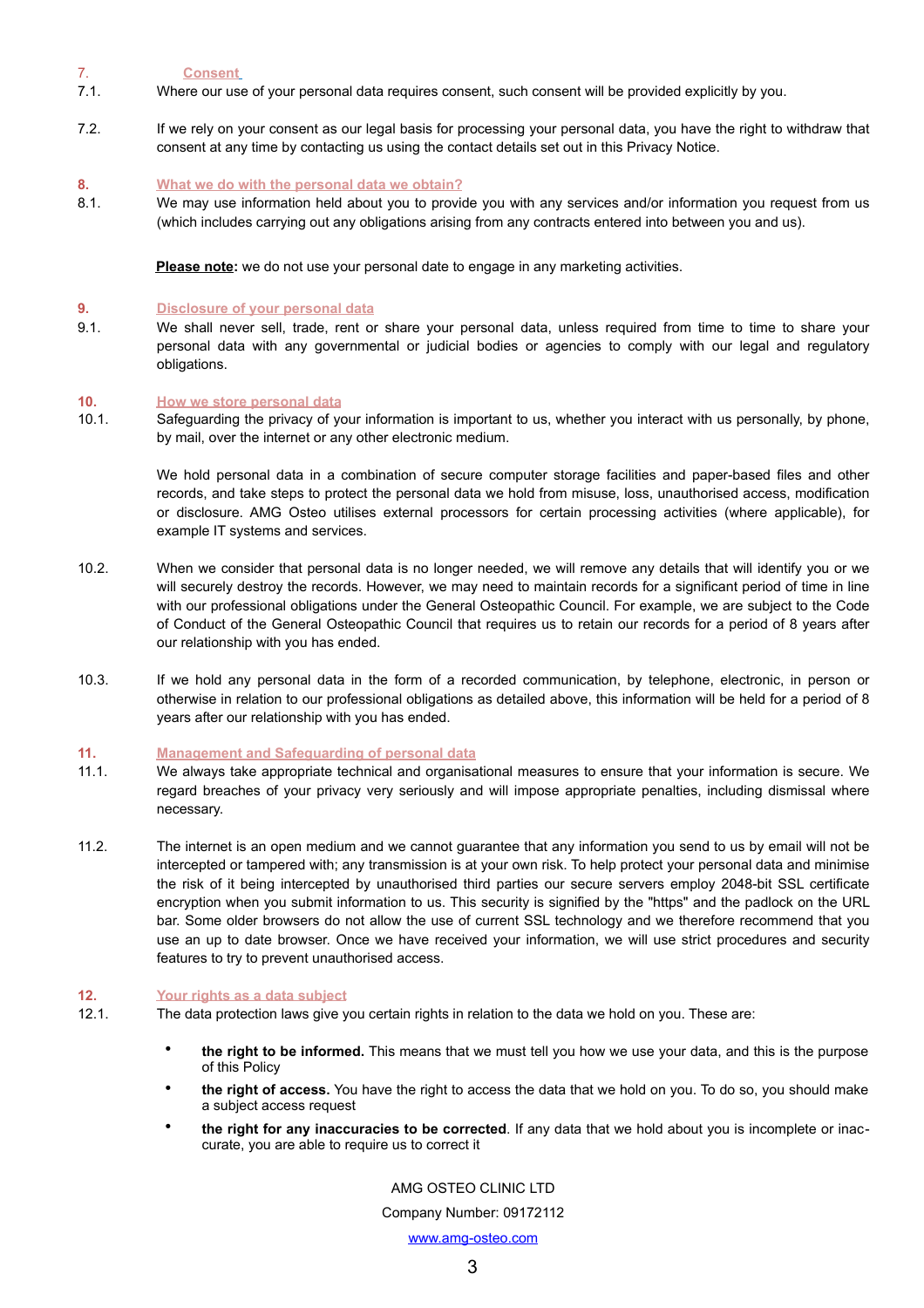- **the right to have information deleted**. If you would like us to stop processing your data, you have the right to ask us to delete it from our systems where you believe there is no reason for us to continue processing it
- **the right to restrict the processing** of the data. For example, if you believe the data we hold is incorrect, we will stop processing the data (whilst still holding it) until we have ensured that the data is correct
- **the right to portability.** You may transfer the data that we hold on you for your own purposes
- **the right to object to the inclusion of any information**. You have the right to object to the way we use your data where we are using it for our legitimate interests
- **the right to regulate any automated decision-making and profiling** of personal data. You have a right not to be subject to automated decision making in way that adversely affects your legal rights.
- 12.2. Where you have provided consent to our use of your data, you also have the unrestricted right to withdraw that consent at any time. Withdrawing your consent means that we will stop processing the data that you had previously given us consent to use. There will be no consequences for withdrawing your consent. However, in some cases, we may continue to store and use the data where so permitted by having a legitimate reason for doing so or where required by law, regulation or by any other competent authorities.
- 12.3. You can read more about these rights here; [https://ico.org.uk/for-organisations/guide-to-the-general-data](https://ico.org.uk/for-organisations/guide-to-the-general-data-protection-regulation-gdpr/individual-rights/)[protection-regulation-gdpr/individual-rights/](https://ico.org.uk/for-organisations/guide-to-the-general-data-protection-regulation-gdpr/individual-rights/)

#### **13. Transfers of personal data outside the EEA**

13.1. Your data may be transferred to, stored at, and processed at a destination outside the European Economic Area by our service providers. By submitting your personal data, you agree to this transfer, storing or processing. We will take all steps reasonably necessary to ensure that your data is treated securely and in accordance with the GDPR or other relevant laws.

#### **14. Cookies**

- 14.1. This website uses cookies which are stored on your browser. You can usually modify your browser settings to prevent this happening. However, by disabling cookies, or certain types of cookie, you may hinder your user experience on this and other websites, or prevent them from working entirely.
- 14.2. Some cookies used on this website are essential in order to enable you to move around the website and use its features, such as accessing secure areas of the website. Without these cookies, services you have asked for cannot be provided. Some cookies used on this website collect information about how visitors use a website, for instance which pages visitors go to most often, and if they get error messages from web pages.
- 14.3. These cookies don't collect information that identifies a visitor. All information these cookies collect is aggregated and therefore anonymous. It is only used to improve how our website works.
- 14.4. They may also be used to provide services you have asked for such as watching a video or commenting on a blog. The information these cookies collect is anonymised and they cannot track your browsing activity on other websites.

#### **15. Links to external websites**

15.1. Our sites may, from time to time, contain links to other websites. If you follow a link to any of these websites, please note that these websites have their own privacy policies and that we do not accept any responsibility or liability for these policies or how such websites collect and use your data. Please check these policies before you submit any personal data to these websites.

#### **16. Access to personal data about you**

16.1. You have the right to request a copy of the personal data we hold about you. If you would like a copy of some or all of this information you may contact us at  $info@amg-osteo.com$ ; +44(0) 7850217167 or you may write to us at our registered office address: 63 Fairfax Avenue, Ewell, Epsom, Surrey, KT17 2QQ. If any of the information we hold is inaccurate, you can ask us to make any necessary amendments.

#### **17. Updates to the Privacy Notice**

17.1. We reserve the right to update this Policy to reflect any legal changes or changes to the way in which we process your personal data. The updated Policy will be published on our website and comes into effect at the time of publication on the website.

> AMG OSTEO CLINIC LTD Company Number: 09172112

> > [www.amg-osteo.com](http://www.amg-osteo.com)